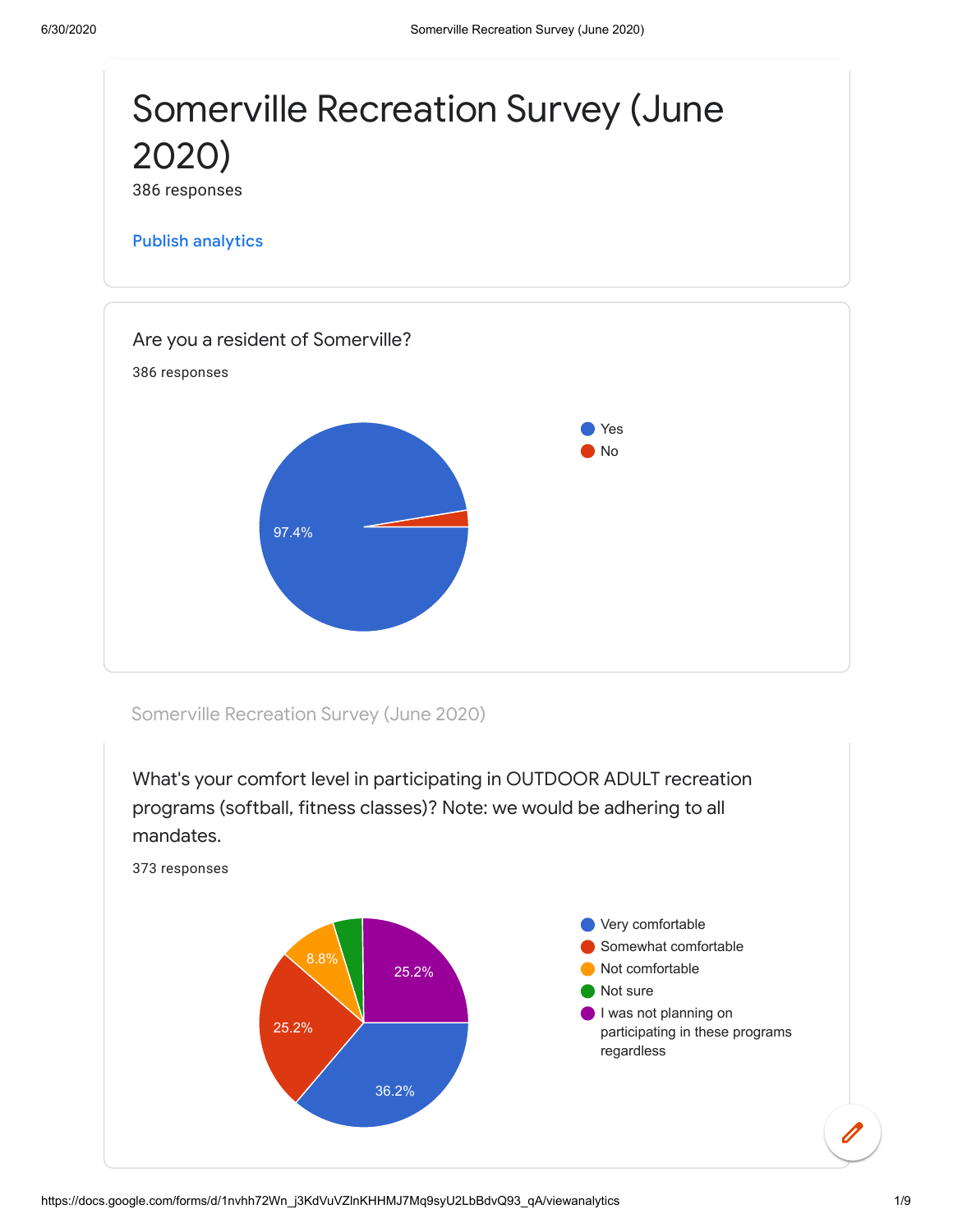

What's your comfort level in participating in OUTDOOR YOUTH recreation activities (yoga, fitness)? Note: we would be adhering to all mandates.



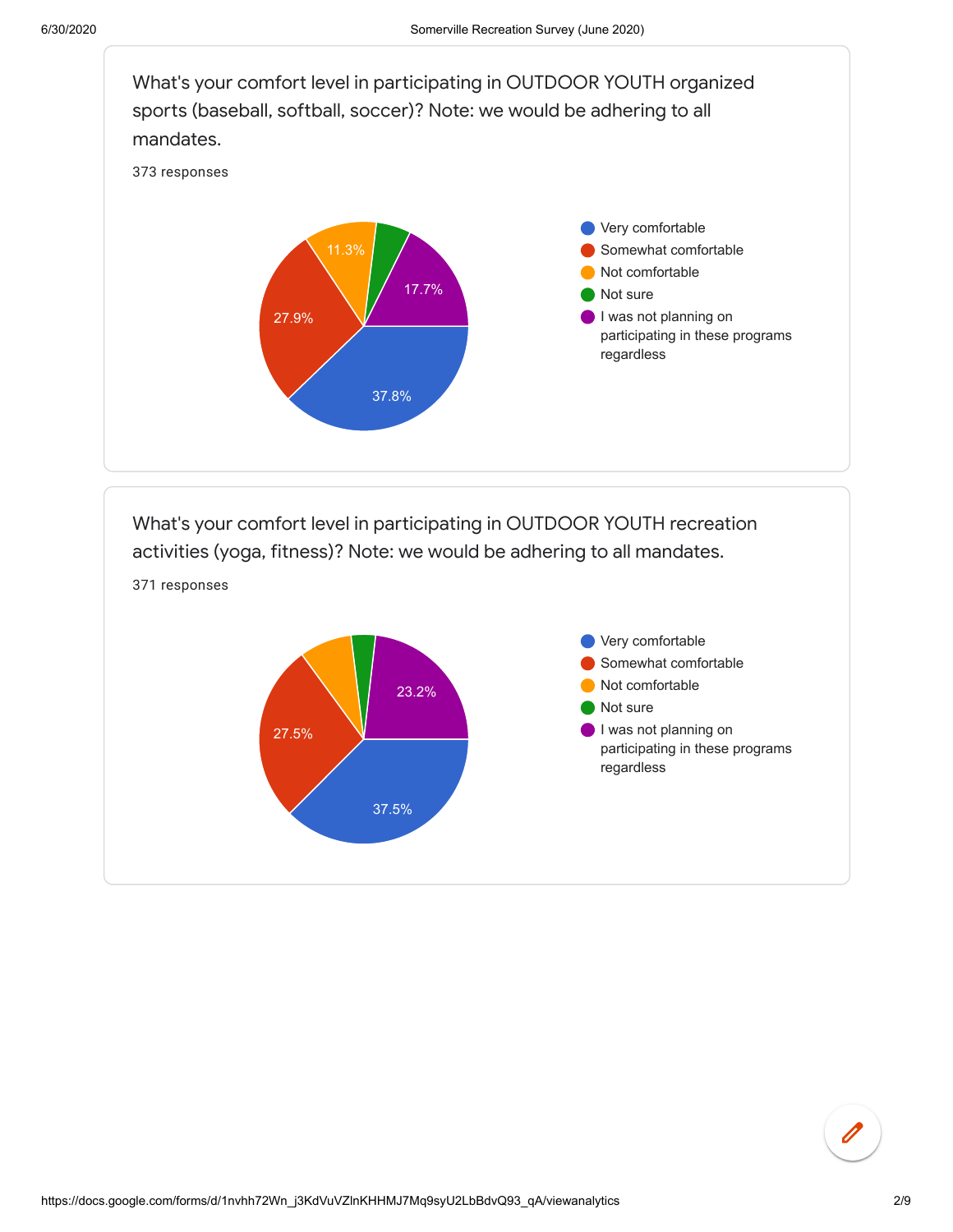



366 responses

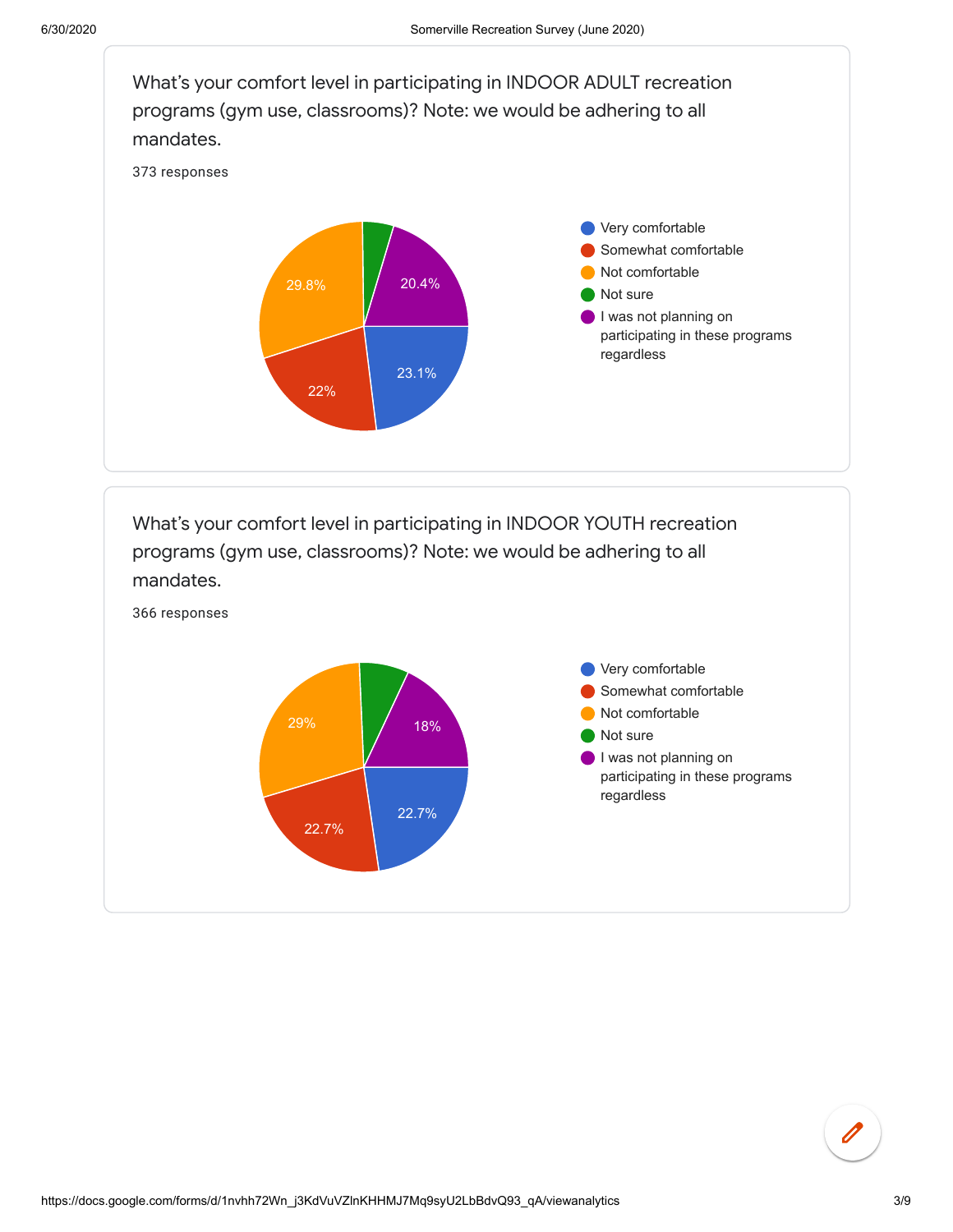



Somerville Recreation Survey (June 2020)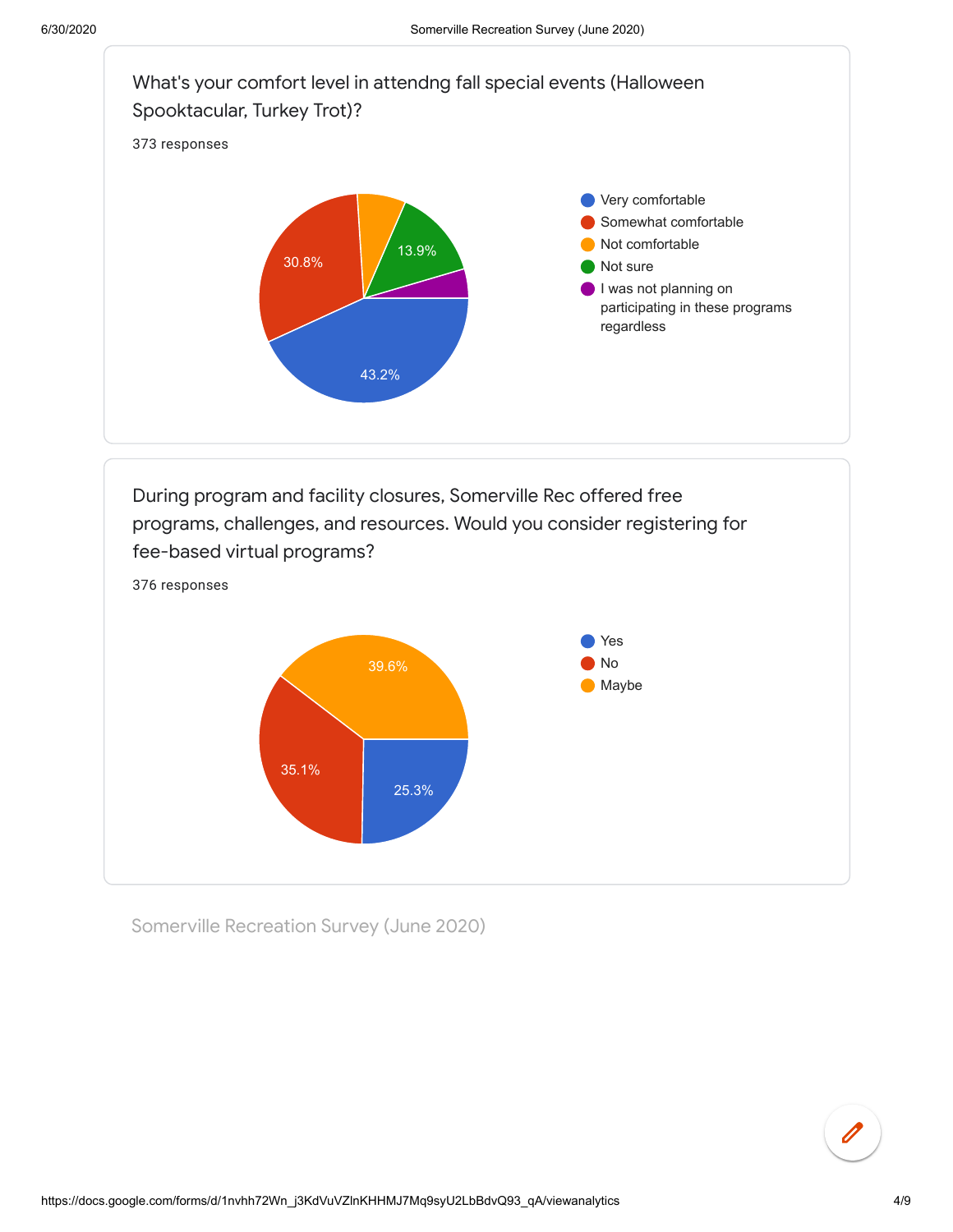

Virtual Programs

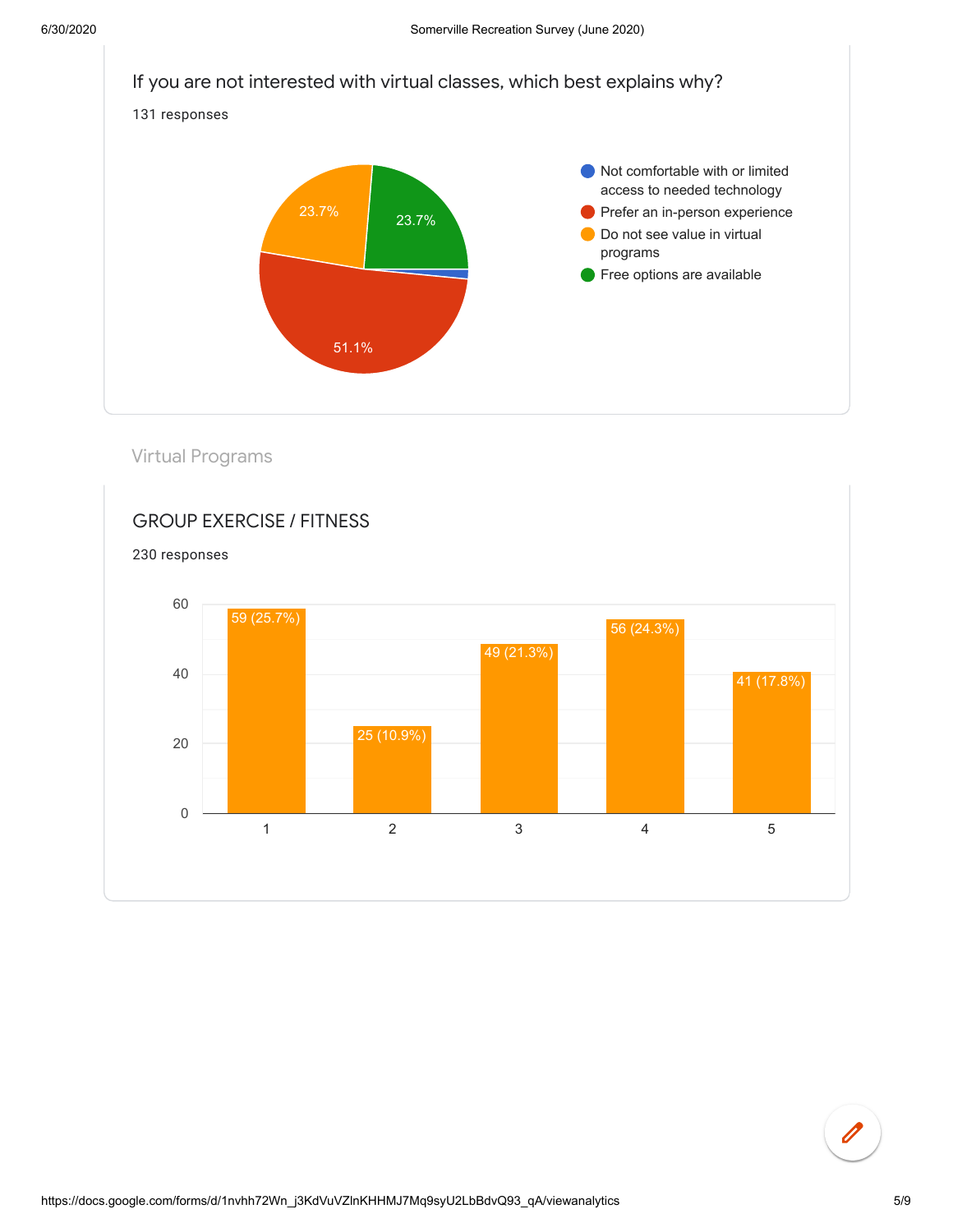

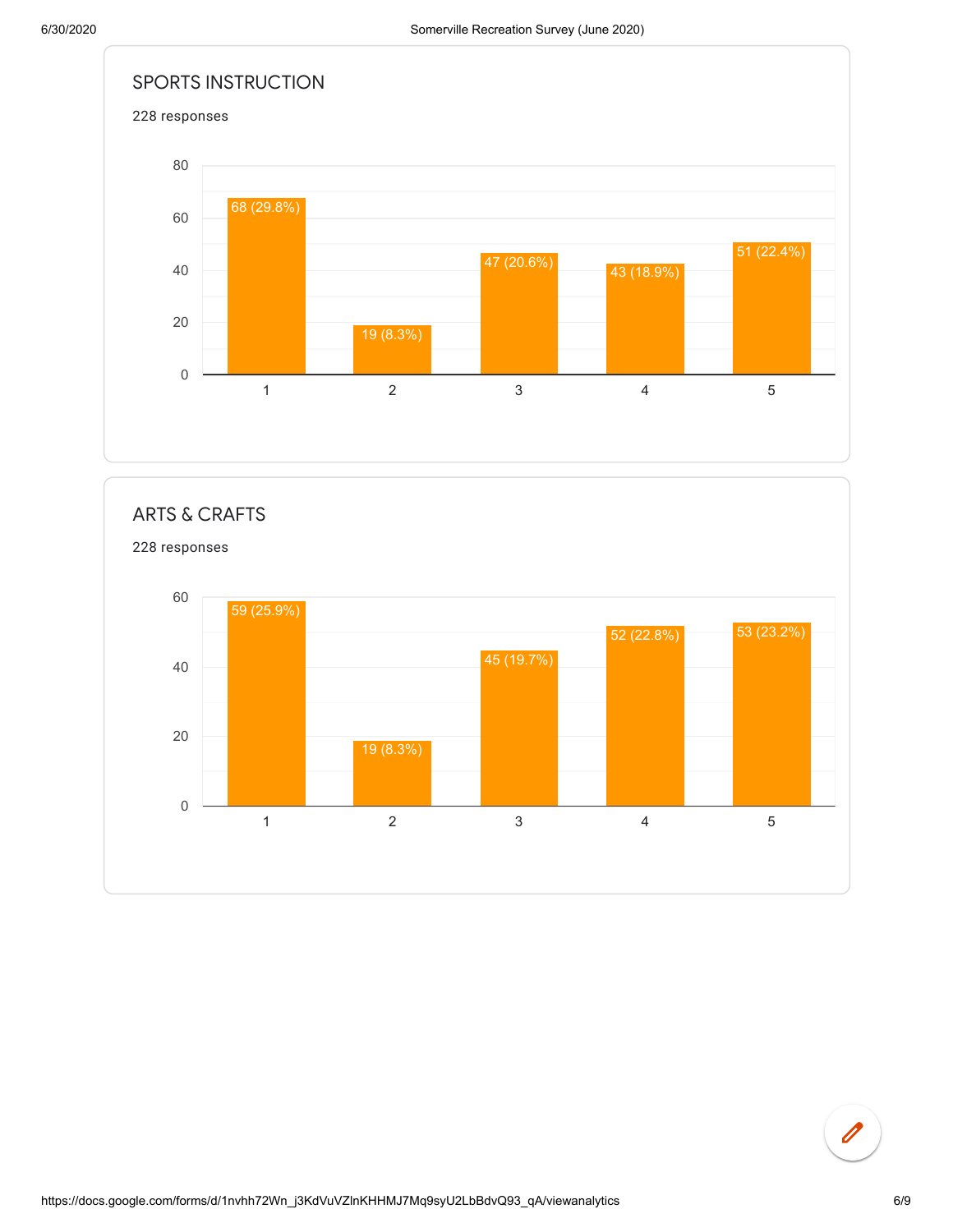



Somerville Recreation Survey (June 2020)